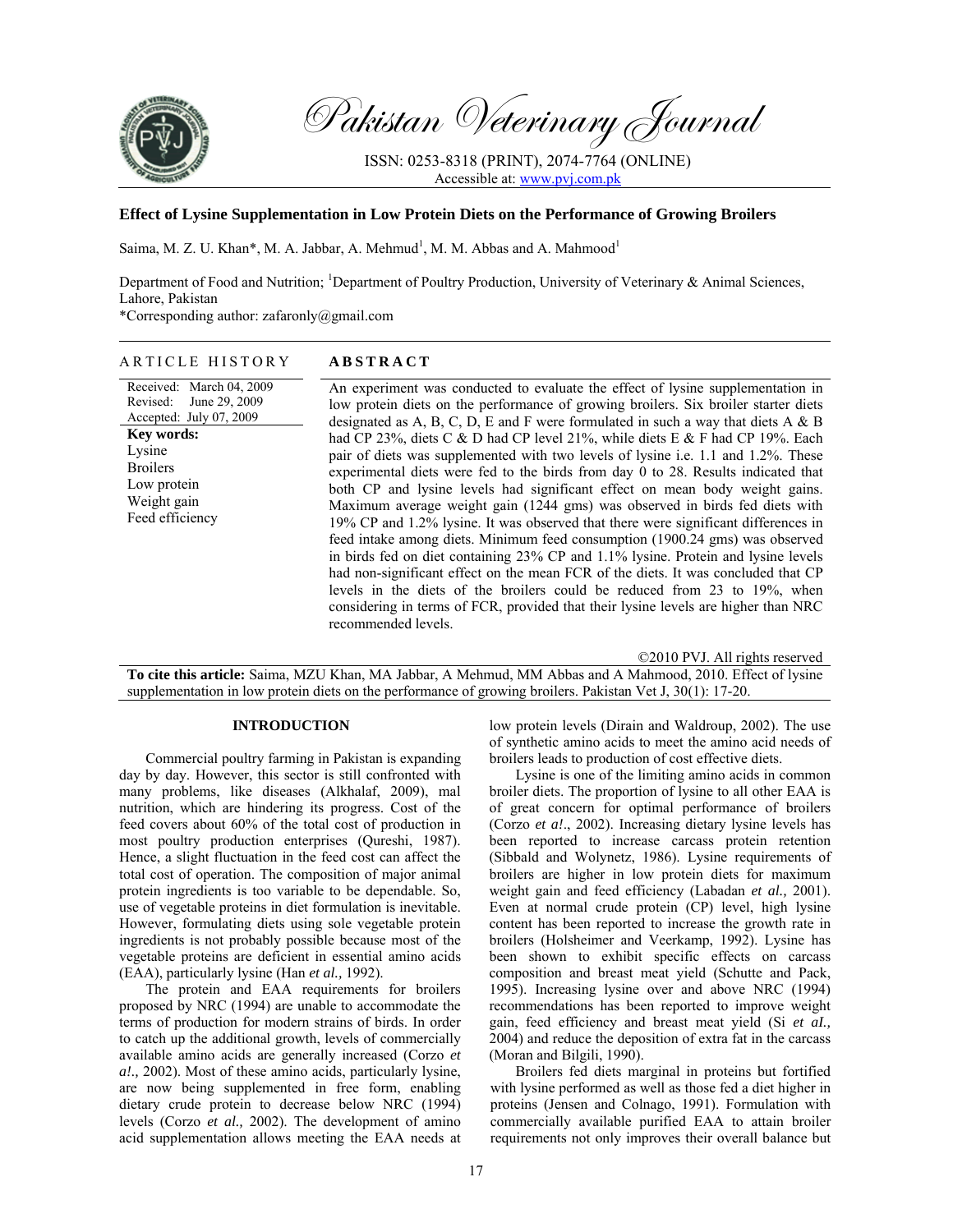allows reduction in CP while improving the overall performance of broiler birds (Zarate *et al.,* 2003). Reduction in the CP levels in broiler diets leads to the most pronounced effects in terms of live performance. The 1% decrease in CP resulted in a decrease in body weight gain but feed conversion improved (Zarate *et aI.,*  2003)*.* However, the loss in weight gain was compensated by increasing levels of lysine. These statements support the concept that dietary CP in diets supplemented with lysine could be reduced without affecting the performance of birds.

The objective of the present study was to investigate the effect of different levels of supplemented lysine in low protein diets on weight gain, feed consumption and feed conversion ratio in growing broilers.

### **MATERIALS AND MERTHODS**

One hundred and eighty day-old Hubbard broiler chicks of mixed sex were randomly divided into 18 experimental units of 10 chicks each. Three replicates were allotted to each treatment randomly. The chicks in each replicate were kept in separate pens measuring 4 x 3 x 2.5 inches. A two inch deep layer of saw dust was used as litter in each pen. It was stirred regularly during the experiment to keep it dry. The room temperature varied from 100°F to 90°F during the experiment.

Six broiler starter diets (A, B, C, D, E and F) were formulated. Amino acid requirements were based on NRC (1994). Calculated ingredients and nutrient composition of these diets are shown in Tables 1 and 2, respectively. Each broiler diet was fed to three experimental units randomly from day 1 to 28. Records of amount of feed offered and consumed by each experimental unit were maintained on weekly basis. Data on initial body weight, weekly body weight gain and feed consumption were recorded and feed conversion ratio was calculated. Data thus obtained were statistically analyzed through analysis of variance (ANOVA) by using Completely Randomized Design. Duncan's multiple range test was applied for multiple means comparisons, where necessary.

# **RESULTS AND DISCUSSION**

The average gain in body weight of chicks fed different experimental rations has been shown in Table 3. Birds showed different trends for mean body weight gain during experimental period for the treatments A, B, C, D, E and F. Statistical analysis of the overall weight gain data indicated a significantly higher weight gain of chicks fed rations C, D and F in comparison to those fed rations A, B and E. Non significant differences in weight gain were noted among rations  $A$ ,  $B \& E$ , and among rations C, D, E and F (Table 3).

These results indicate that reduction of protein level from 23 to 19% had no detrimental effects on body weight gain in hot climatic conditions during whole experimental period when supplemented with lysine. The improvement in weight gain with the use of low CP diet supplemented with lysine might be due to reduction in heat increment produced by the metabolism of excess proteins. Results of the present study indicated that protein levels had no significant effect on the weight gain up till 4 week of age, while levels of the lysine showed a significant difference in live weight gain.

These results coincide with the findings of Surisdiarto and Farrell (1991), who found that increasing lysine levels at any given CP level improved the weight gain and feed conversion ratio (FCR), the response was much clear at the lower CP levels. Similarly, Holsheimer and Veerkamp (1992) and Si *et al.* (2001) reported that increasing the lysine levels in diet had significant effect on weight gain.

Contrary to the results of the present study, Bregendahl *et al.* (2002) reported that chicks fed low CP diet (20%) supplemented with essential amino acids (EAA) gained less weight than the chicks fed the control diet (23% CP). This might be due to the reason that those experiments had not been conducted in severe hot summer and the main difference was the high temperature in present study as the study was conducted in the months of May-June. The requirements of proteins are decreased in heat stress as compared to normal temperature.

**Table 1: Percentage composition of experimental diets** 

|                     | <b>Experimental diets</b> |        |             |        |        |        |  |  |
|---------------------|---------------------------|--------|-------------|--------|--------|--------|--|--|
| Ingredients $(\% )$ | A                         | B      | $\mathbf C$ | D      | E      | F      |  |  |
| Maize               | 42.99                     | 40.46  | 45.97       | 45.76  | 50.00  | 50.00  |  |  |
| Rice tips           | 01.45                     | 02.41  | 03.00       | 03.00  | 05.14  | 04.94  |  |  |
| Rice polishing      | 04.48                     | 06.00  | 06.00       | 06.00  | 06.00  | 06.00  |  |  |
| Soybean meal        | 34.08                     | 33.96  | 29.54       | 29.58  | 24.43  | 24.48  |  |  |
| Cottonseed meal     | 02.00                     | 02.00  | 02.00       | 02.00  | 02.00  | 02.00  |  |  |
| Com gluten $(60\%)$ | 05.00                     | 05.00  | 04.00       | 04.00  | 03.50  | 03.50  |  |  |
| Vegetable oil       | 03.92                     | 04.06  | 03.28       | 03.35  | 02.51  | 02.56  |  |  |
| Molasses            | 02.50                     | 02.50  | 02.50       | 02.50  | 02.50  | 02.50  |  |  |
| Limestone           | 01.29                     | 01.29  | 01.29       | 01.29  | 01.28  | 01.28  |  |  |
| D.C.P.              | 01.68                     | 01.68  | 01.73       | 01.73  | 01.79  | 01.79  |  |  |
| Premix              | 00.50                     | 00.50  | 00.50       | 00.50  | 00.50  | 00.50  |  |  |
| L-Lysine HCI        |                           | 00.03  | 00.05       | 00.15  | 00.18  | 00.28  |  |  |
| DL-Methionine       | 00.11                     | 00.11  | 00.14       | 00.14  | 00.17  | 00.17  |  |  |
| Total               | 100.00                    | 100.00 | 100.00      | 100.00 | 100.00 | 100.00 |  |  |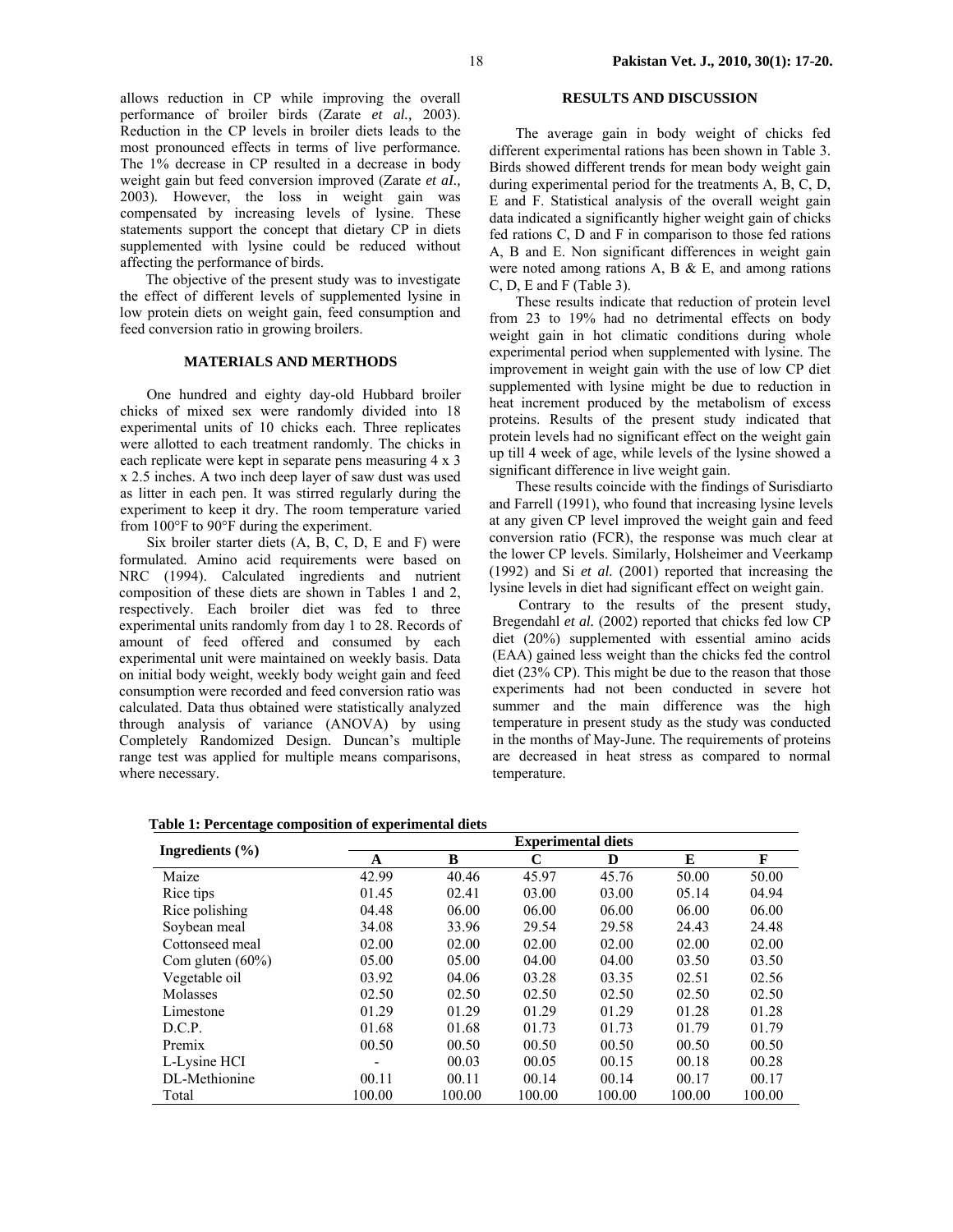|                             | <b>Experimental diets</b> |       |       |       |       |       |
|-----------------------------|---------------------------|-------|-------|-------|-------|-------|
| <b>Nutrients</b>            | $\mathbf A$               | B     | C     | D     | E     | F     |
| M.E. (KCal/Kg)              | 3000                      | 3000  | 3000  | 3000  | 3000  | 3000  |
| C.P.(%)                     | 23.00                     | 23.00 | 21.00 | 21.00 | 19.00 | 19.00 |
| $C.F.$ (%)                  | 3.80                      | 3.80  | 3.61  | 3.61  | 3.34  | 3.34  |
| Calcium $(\%)$              | 1.00                      | 1.00  | 1.00  | 1.00  | 1.00  | 1.00  |
| Available phosphorus $(\%)$ | 0.45                      | 0.45  | 0.45  | 0.45  | 0.45  | 0.45  |
| Lysine $(\% )$              | 1.10                      | 1.20  | 1.10  | 1.20  | 1.10  | 1.20  |
| Methionine $(\% )$          | 0.50                      | 0.50  | 0.50  | 0.50  | 0.50  | 0.50  |
| Met + $Cys$ (%)             | 0.90                      | 0.90  | 0.90  | 0.90  | 0.90  | 0.90  |
| Threonine $(\% )$           | 0.87                      | 0.87  | 0.80  | 0.80  | 0.80  | 0.80  |
| Arginine $(\%)$             | 1.46                      | 1.46  | 1.33  | 1.33  | 1.19  | 1.19  |
| Linoleic acid $(\% )$       | 3.20                      | 3.20  | 2.98  | 3.01  | 2.66  | 2.69  |
| Glycine $(\%)$              | 0.94                      | 0.94  | 0.87  | 0.87  | 0.78  | 0.78  |
| Serine $(\% )$              | 1.10                      | 1.12  | 1.09  | 1.09  | 0.98  | 0.98  |
| Histidine $(\% )$           | 0.60                      | 0.59  | 0.54  | 0.54  | 0.49  | 0.49  |
| Isolucine $(\%)$            | 0.96                      | 0.96  | 0.86  | 0.86  | 0.77  | 0.77  |
| Leucine $(\% )$             | 2.18                      | 2.17  | 1.98  | 1.98  | 1.81  | 1.81  |
| Phenylalanine $(\% )$       | 1.17                      | 1.17  | 1.05  | 1.05  | 0.95  | 0.95  |
| Valine $(\%)$               | 1.09                      | 1.10  | 1.00  | 1.00  | 0.91  | 0.91  |
| Cost(RslKg)                 | 11.79                     | 11.85 | 11.28 | 11.42 | 10.75 | 10.89 |

 **Table 2: Nutrient composition of experimental diets** 

M.  $E = Metabolisable energy; C. P. = Crude protein; C. F. = Crude fibre$ 

|                    |  |  |  |  |  | Table 3: Average weight gain, feed consumed and |  |
|--------------------|--|--|--|--|--|-------------------------------------------------|--|
|                    |  |  |  |  |  | feed conversion ratios (FCR) for different      |  |
| experimental diets |  |  |  |  |  |                                                 |  |

|               | CAPCLIMICINAL UICIS          |                                |       |  |  |  |  |  |
|---------------|------------------------------|--------------------------------|-------|--|--|--|--|--|
| <b>Diets</b>  | Average weight<br>gain/chick | Average feed<br>consumed/chick | FCR   |  |  |  |  |  |
|               | (gms)                        | (gms)                          |       |  |  |  |  |  |
| A             | 1128.88a                     | 1900.24 a                      | 1.68a |  |  |  |  |  |
| B             | 1152.28a                     | 1920.65a                       | 1.67a |  |  |  |  |  |
| $\mathcal{C}$ | 1177.73b                     | 2023.64ab                      | 1.71a |  |  |  |  |  |
| D             | 1187.81b                     | 2032.09ab                      | 1.70a |  |  |  |  |  |
| E             | 1133.58ab                    | 1991.92a                       | 1.75a |  |  |  |  |  |
| F             | 1244.14b                     | 2020.77b                       | 1.62a |  |  |  |  |  |

Means within the same column with different letters differ significantly  $(P<0.05)$ .

Birds showed different trends in average feed consumption during 4 weeks of experimental period for different treatments (Table 3). Feed consumption for ration F was higher when compared to the feed consumptions for rations A, B and E ( $P \le 0.05$ ). However, there were non significant differences between the feed intakes of chicks fed on rations A, B, C, D and E (Table 3).

These results indicate that there was an increase in the feed intake as the CP levels were decreased form 23 to 19%. The increase in the feed intake of the birds fed on ration F might be due to its requirement for proteins. Lysine level also had significant effect on feed consumption and this trend was clear in low CP diets. Birds consumed more of low protein, high lysine diets as compared to high protein, low lysine diets. Bregendahl *et al.* (2002) found significant increase in feed intake of broiler chicks fed 20% amino acid supplemented diet compared to those fed control diet with 23% amino acids. Sterling *et al.* (2003) also reported that the reduction in dietary CP level and supplementation of lysine resulted in more feed consumption as compared to the high CP diet with normal lysine levels.

The average values of weekly FCR of chicks fed different rations revealed non-significant differences among the rations (Table 3). These results indicated that a reduction up to 19% in the protein level of the broiler diets had no effect on the overall FCR during the experimental period of 4 weeks, provided the diets were supplemented with high level of lysine. It is obvious from these results that the quantity of the feed consumed by the birds to produce one kilogram live weight was not affected on high protein diets than on low protein diets in case when the lysine levels of the diets were kept higher than the NRC (1994) recommended standards.

Bregendahl *et al.* (2002) also recorded non significant differences in feed utilization among chicks fed at any of three low-CP diets. Zarate *et al.* (2003) observed an improvement in the FCR of birds fed diets with CP contents reduced from 23 to 19% and supplemented with essential amino acids in hot summer months.

An inference could, thus, be drawn from these findings that dietary protein level could be reduced from 23 to 19% in broiler rations along with the supplementation of lysine which had desirable effects on feed consumption and weight gain, without affecting FCR.

## **REFERENCES**

- Al-Khalaf, A. N., 2009. Serological evidence of avian paramyxovirus-2 infection in backyard and commercial poultry birds in Saudi Arabia. Pakistan Vet. J., 29(3): 107-109.
- Bregendahl, K., J. L. Sell and D. R. Zimmerman, 2002. Effects of low protein diets on growth performance and body composition of broiler chicken. Poult. Sci., 81: 1156-1167.
- Corzo, A., E. T. Jr. Moran and D. Hoohler, 2002. Lysine need of heavy broiler males applying the ideal protein concept. Poult. Sci., 81: 1863-1868.